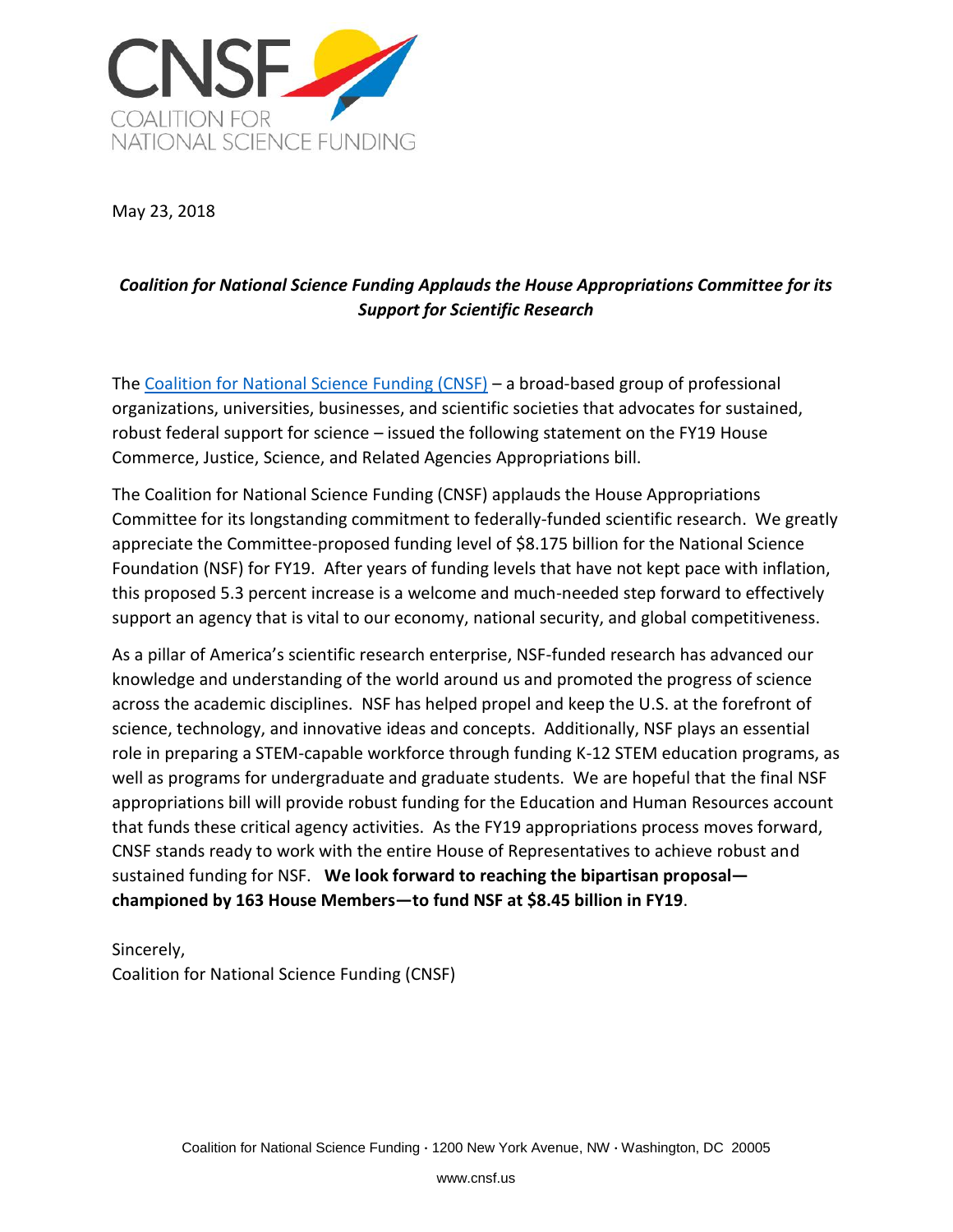

## Coalition for National Science Funding

Afterschool Alliance American Anthropological Association American Association for Dental Research American Association of Geographers American Association of Physics Teachers American Astronomical Society American Chemical Society American Educational Research Association American Geophysical Union American Geosciences Institute American Institute for Medical and Biological Engineering American Institute of Biological Sciences American Mathematical Society American Physiological Society American Political Science Association American Psychological Association American Society for Engineering Education American Society for Microbiology

American Society of Agronomy American Society of Civil Engineers American Society of Mechanical Engineers American Society of Plant **Biologists** American Sociological Association American Statistical Association Arafune Government Relations, LLC Archaeological Institute of America Associated Universities, Inc. Association for Psychological Science Association for Women in Mathematics Association for Women in Science Association of American Medical Colleges Association of American Universities Association of Public and Land-grant Universities Association of Research Libraries Association of Science-Technology Centers Battelle Biophysical Society

Boise State University Bose Washington Partners, LLC Boston University Brandeis University Brown University California Institute of Technology Cavarocchi Ruscio Dennis Associates,LLC Coalition for Academic Scientific Computation Computing Research Association Consortium for Ocean Leadership Consortium of Social Science Associations Consortium of Universities for the Advancement of Hydrologic Science Inc. Cornell University Council of Graduate Schools Council On Governmental Relations Council on Undergraduate Research Crop Science Society of America Duke University Eastman Ecological Society of America Entomological Society of America